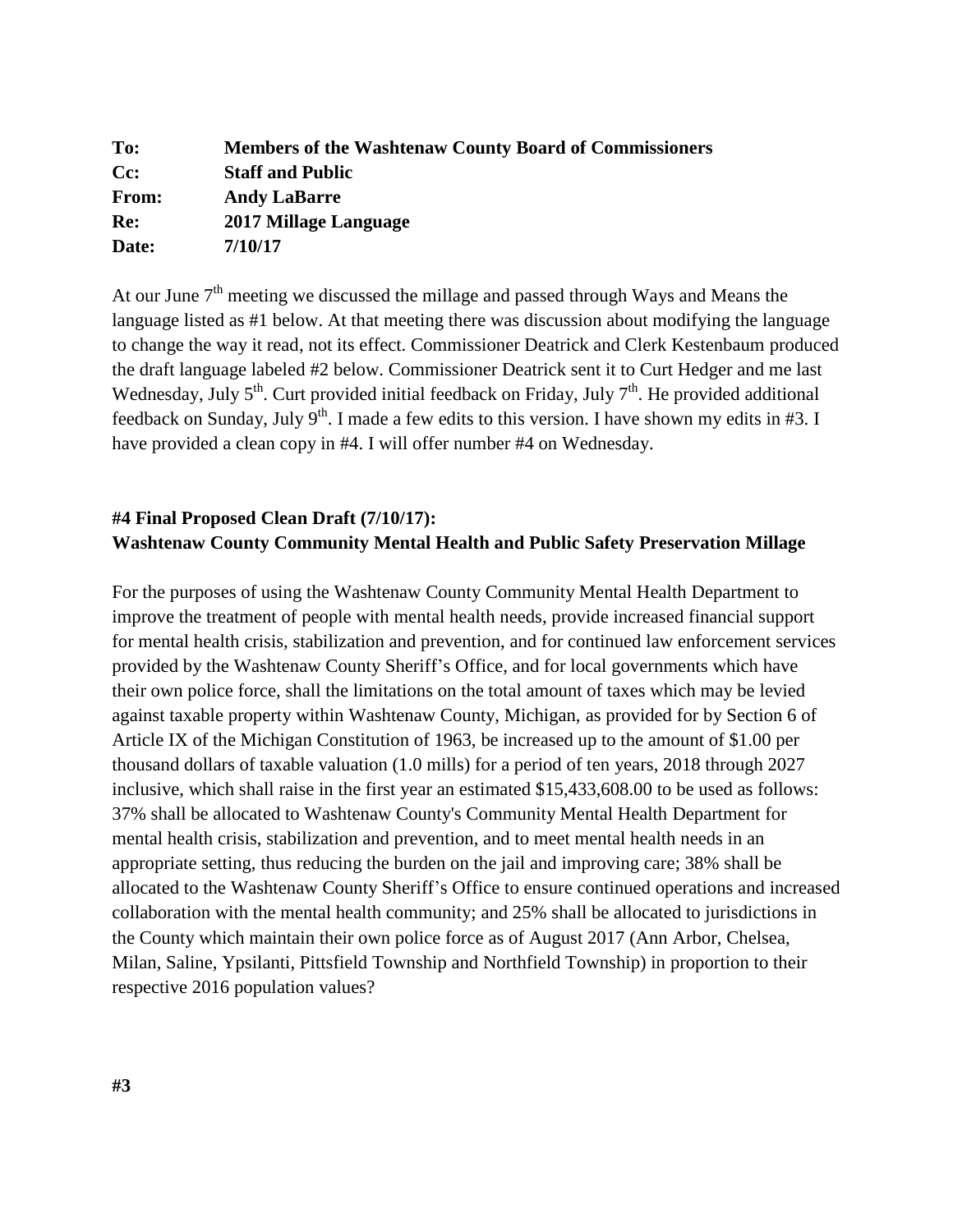### **7/10/17 Draft language edited by LaBarre**

[County] Washtenaw County Community Mental Health and Public Safety **Preservation**  Millage

Note from Michelle: I put language in square brackets that I think we should omit if we can, and language in bold that I think we should consider adding to what Larry and I wrote.

For the purpose**s** of **using the Washtenaw County Community Mental Health Department to**  improve ing the treatment [by Washtenaw County agencies] of people with mental health needs**,** [and to provide increased financial support for mental health crisis, stabilization and prevention], **and** for **continued** law enforcement **services provided by the Washtenaw County Sheriff's Office**, and for local governments which have their own police **force**, shall the limitations on the total amount of taxes which may be levied against taxable property within Washtenaw County, Michigan, [as provided for by Section 6 of Article IX of the Michigan Constitution of 1963,] be increased up to the amount of \$1.00 per thousand dollars of taxable valuation (1.0 mills) for a period of ten years, 2018 through 2027 inclusive, which shall raise in the first year an estimated \$15,433,608.00 to be used as follows: 37% <del>[of the total millage]</del> shall be allocated to Washtenaw County's Community Mental Health Agency**Department** for mental health crisis, stabilization and prevention, and to meet mental health needs in an appropriate setting, thus reducing the burden on the jail and improving care; 38% [of the total millage] shall be allocated to the Washtenaw County Sheriff**'s Office** to ensure continued operations and increased collaboration with the mental health community; and 25% [of the total millage] shall be allocated to jurisdictions in the County which maintain their own police force **as of August 2017** [(Ann Arbor, Chelsea, Milan, Saline, Ypsilanti, Pittsfield Township and Northfield Township)] at a rate proportionate **in proportion** to their respective taxable **2016 population** values?

# **#2 6.22.17 Draft language co-written by LK and MD**

[County] Community Mental Health and Public Safety Millage Note from Michelle: I put language in square brackets that I think we should omit if we can, and language in bold that I think we should consider adding to what Larry and I wrote.

For the purpose of improving the treatment [by Washtenaw County agencies] of people with mental health needs [and to provide increased financial support for mental health crisis, stabilization and prevention], for law enforcement, and for local governments which have their own police, shall the limitations on the total amount of taxes which may be levied against taxable property within Washtenaw County, Michigan, [as provided for by Section 6 of Article